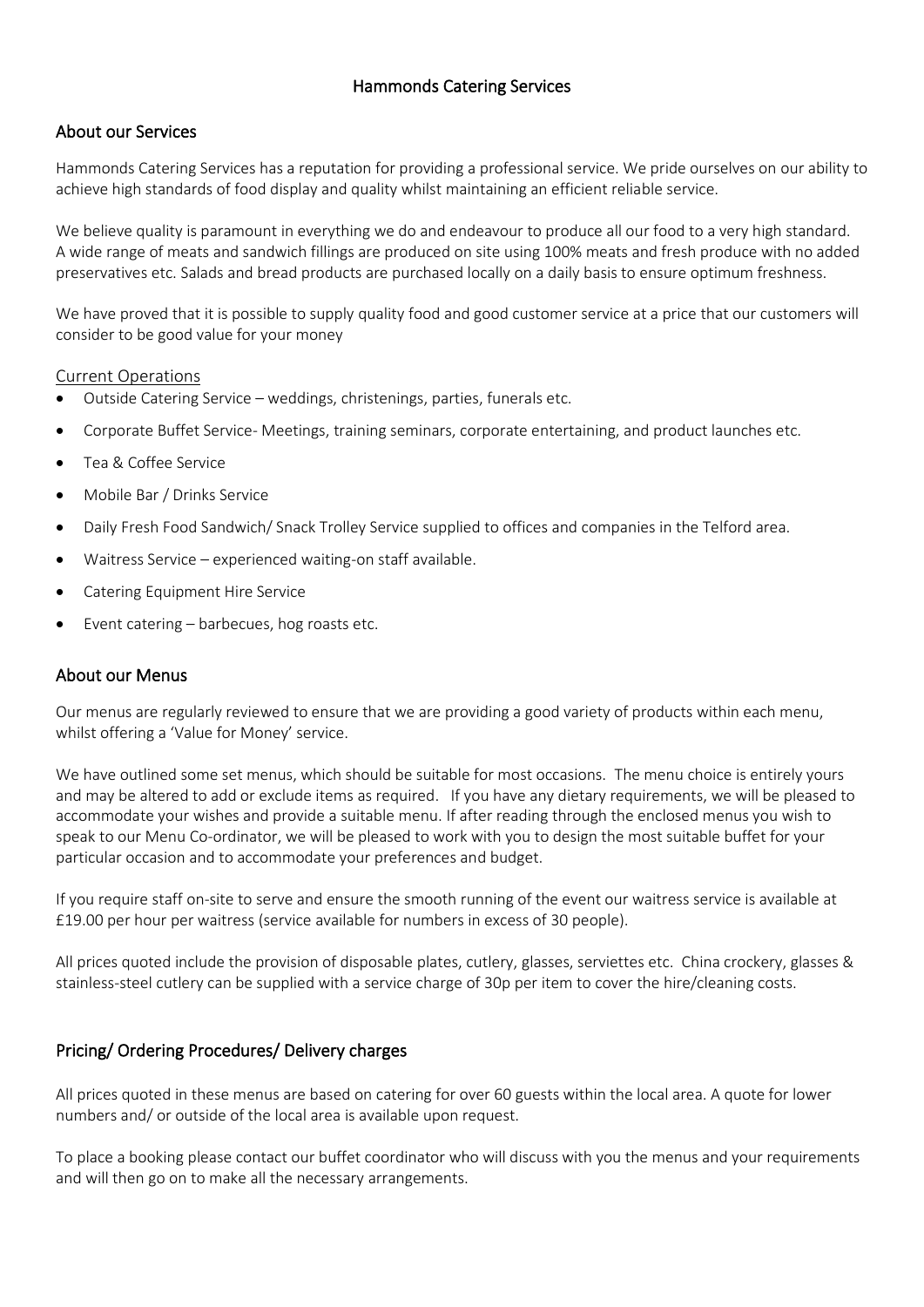### Tel: 01952 582969 / 01743 718477 / 01902 219407 Email: info@hammondscatering.co.uk

After placing your order, a confirmation letter will be forwarded to you along with a detailed invoice. If you need to make any alterations to your order this can be done by calling our office on the above number. We always endeavour to supply you with the items requested, however occasionally if a certain product is not available it may be necessary to make a substitution with a similar product.

## Minimum Orders

To aid the cost effectiveness of our business it has become necessary for us to apply a minimum order on numbers for each buffet. In most cases this is 30 people unless stated otherwise on the menu. Below minimum orders can be accepted but it may be necessary to apply a small delivery charge.

## Notice Required/ Late Bookings

To ensure that we can accept your booking and to be able to accommodate your selected delivery time we advise that you give us as much notice as possible. We will always try to accommodate late bookings i.e. less than 7 days notice but heavy workloads may have an affect on the time we can deliver the buffet.

## Payment Terms

On placing your order, a small deposit will be required in order to secure the booking. The balance can be paid at any time but must be settled at least 6 weeks prior to the event. Payment can be made by cash, cheque (please allow 7 working days for clearance) or bank transfer.

In a situation where the booking has been paid for in full the following will apply:

More than 60 days before the event – a refund less the deposit will be made

14- 60 days before the event – 50% refund will be made

14 days or less before the event – no refund is due however depending on the reason for the cancellation it will be at our discretion to make a partial refund.

### Complaints Procedure

If you encounter any problems with an order, no matter how small, please notify our office immediately on receipt of the buffet and we will do everything possible to rectify the situation straight away. All feedback from our customers is acted upon and very much appreciated.

### Delivery/ Collection Procedures

We recommend that delivery of the buffet is planned for at least 30 minutes prior to your guests arriving. The food will be delivered and laid out – please ensure that sufficient tables are available to accommodate the food. If required, at a small extra charge, the buffet tables can be lined with disposable banquet roll.

A fluorescent label containing information regarding the time your buffet was despatched and the time the food must be consumed by will accompany your order. Food must be consumed within 4 hours of the despatch time unless it is being kept under the correct refrigerated conditions.

The collection of all platters, baskets etc will be undertaken over the next two days at a time to suit. Please ensure that all the equipment including all foil platters and baskets are ready for collection – any missing or damaged items will be charged for at the full replacement cost. If the items are not available for collection at the arranged time the customer will need to make arrangements for the equipment to be retuned to us as soon as possible.

All prices quoted are subject to VAT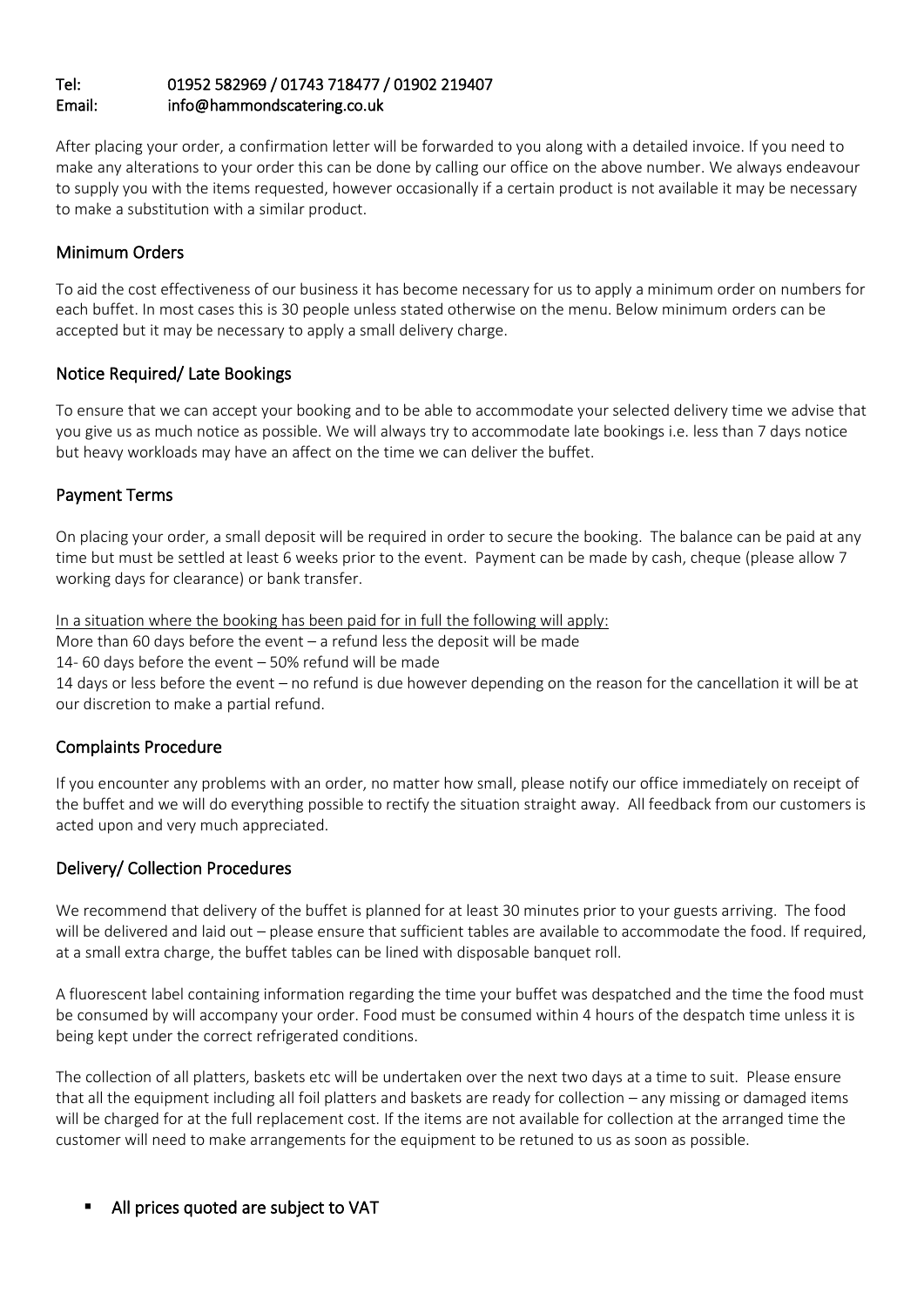### Fillings for Sandwiches & Rolls

Only 100% meats are used for all our fillings and are cooked daily on site. In addition, we prepare all our own sandwich fillings in order to offer a varied and interesting range, and purchase fresh salad daily to ensure optimum freshness of our products. We offer a choice of fillings from our Regular and Luxury ranges

### Regular Fillings

- Turkey & Salad
- Turkey, Stuffing & Cranberry Sauce
- Tandoori Chicken with Yoghurt & Cucumber Salad
- Chicken & Ham (with mayonnaise)
- Chicken & Sweetcorn (with mayonnaise)
- Coronation Chicken
- Chinese Chicken
- Mexican Chicken
- Sweet Chilli Chicken
- Honey Roast Chicken
- Beef & Mustard or Horseradish
- Beef Salad
- Beef & Onion
- Pork, Stuffing & Apple Sauce
- Pork Salad
- Ham
- Ham with Mustard or Tomato
- Ham Salad
- Ham & Coleslaw
- Ham & Cheddar Cheese
- Ham, Cheese & Pickle
- B.L.T (with mayonnaise)
- Bacon & Egg (with mayonnaise)

### Luxury Fillings

- Turkey Breast & Salad
- Chicken Breast & Leafy Salad
- Chinese Chicken & Hoi Sin Sauce
- Turkey, Stuffing & Cranberry Sauce
- Tandoori Chicken, Yoghurt Dressing & Cucumber
- Beef, Cream Cheese, Watercress & Horseradish
- Beef, Tomato & Horseradish Sauce
- Beef Salad & Pickled Gherkin
- Pork, Stuffing & Apple Sauce
- Garlic Sausage, Cream Cheese & Coriander
- Ham Stilton, Lettuce & Tomato
- Ham, Tomato & Basil
- Ham Salad & Garlic Mayonnaise
- Ham, Cream Cheese, Tomato & Coriander
- Ham, Pineapple, Cream Cheese & **Watercress**
- Pate & Tomato
- Sausage & Pickle/ Mustard
- Red Leicester, Onion & Celery (with mayo)
- Cheddar Cheese & Onion
- Cheddar Cheese & Pickle
- Cheddar Cheese & tomato
- Cheddar Cheese Salad
- Cheddar Cheese & Coleslaw (with mayo)
- Cheddar Cheese, Onion & Salad Cream
- Cheese & Tomato Salsa
- Cheesy Egg
- Salad & Coleslaw (with mayonnaise)
- Mixed Salad
- Egg Salad
- Egg & Tomato
- Egg & Cress
- Soft Cream Cheese & Cucumber
- Tuna Salad
- Tuna & Sweetcorn (with mayonnaise)
- Tuna & Cucumber
- Tuna, Peppers & Red Onion
- Tuna & Egg
- Pink Salmon & Cucumber
- Bacon, Avocado, Tomato & Mayonnaise
- Bacon, Soft Cheese, Lettuce, Tomato & Basil
- Pate, Red Apple & Ploughman's Pickle
	- Pate & Green Leafy Salad
- Cheddar Cheese, Tomato, Spring Onion & Pickle
- Brie & Black Grape
- Stilton Cheese & Salad
- Mature Cheddar, Tomato & Coriander
- Red Leicester, Cream Cheese, Horseradish & Basil
- Soft Cheese & Strawberries
- Roasted Vegetables
- Cream Cheese, Tomato, Pesto & Basil
- Tuna, Egg & Salad (with mayonnaise)
- Prawns in Seafood Sauce & Salad
- Prawns & Avocado in Seafood Sauce
- Red Salmon & Cucumber
- Smoked Salmon & Herb Salad
- Smoked Salmon, Soft Cheese & Watercress
- Prawns & Smoked Salmon Salad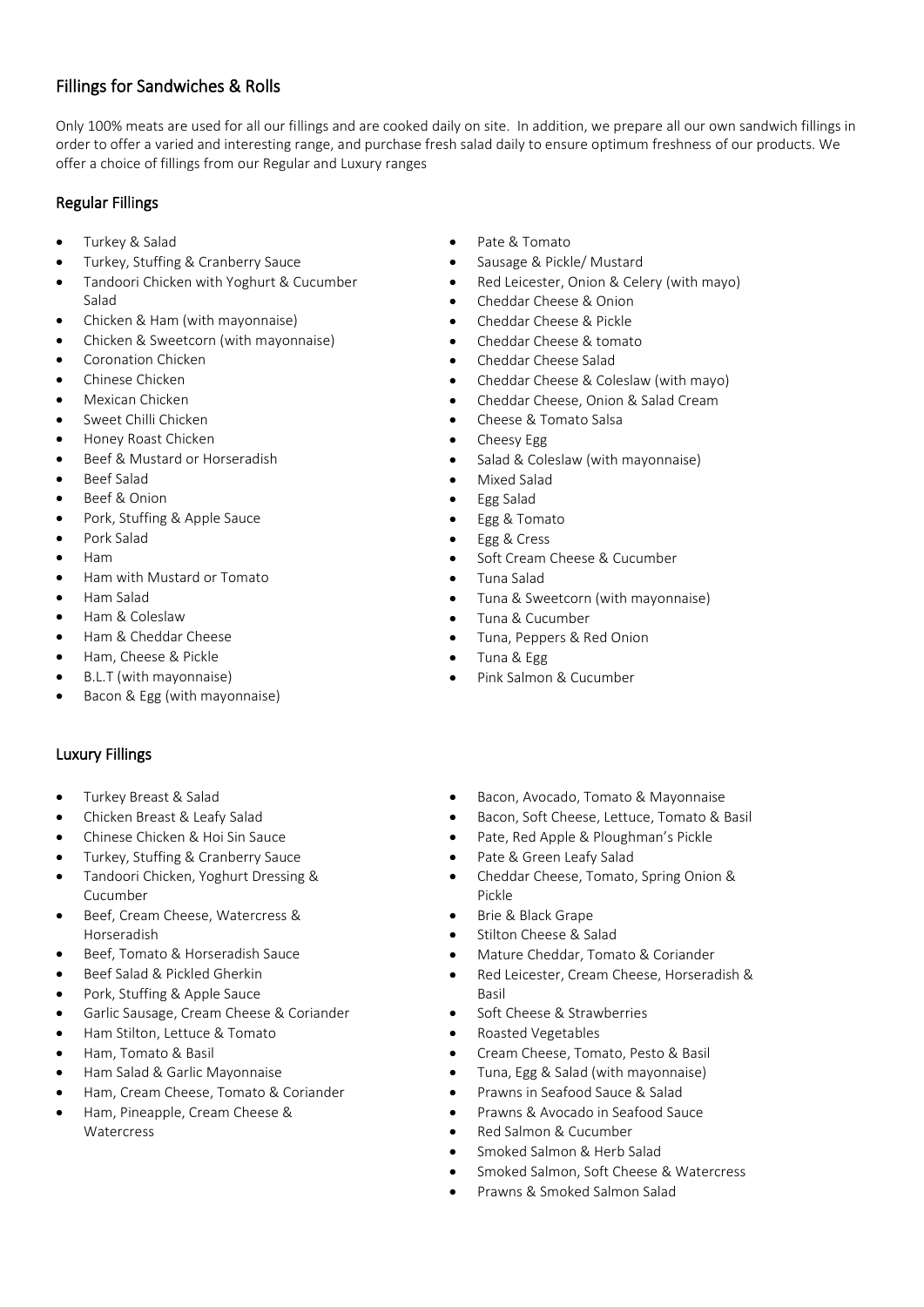# Menu A - Finger Buffet

Platters of Sandwiches & Rolls with regular fillings, accompanied by the following savoury products:

## Menu A1 – from £5.75

Sausage rolls Spicy chicken wings Quiche Sausages on Sticks Potato Skins filled with Red Leicester, Spring Onion & Celery (v) Mozzerella Sticks (v) Camembert Bites (v) Vegetable Spring Rolls (v)

### Menu A2 – Finger Buffet from £6.20

Sausage Rolls Savoury Picnic Eggs Chicken Drumsticks Quiche slices Potato Skins filled with Red Leicester Cheese, Spring Onion & Celery (v) Indian Savouries (v) Camembert Bites (v) Sausages on Sticks Cheese, Pineapple & Grapes on Sticks (v)

Potato Crisps.

Potato Crisps

Menu B2

### Menu B– Finger Buffet from £6.95

Platters of Sandwiches, Rolls, Foccacia Breads and Ciabatta Breads with regular fillings:

#### Menu B1

Sausage Rolls Pork Pie Spicy Chicken Wings Chicken Drumsticks Cocktail Sausages Savoury Picnic Eggs Vol au Vents – Chicken & Bacon Potato Skins with Red Leicester, Spring Onion & Celery (V) Cheese, Pineapple & Grapes on sticks (v) Camembert Bites with a cranberry dip (v) Indian Savouries (v) Breaded Mushrooms (v) Vegetable Spring Rolls (v)

Pickled Onions Potato Crisps Tortilla chips with a salsa dip Breaded Chicken Goujons Mozzarella Sticks Sausage Rolls Vol au Vents – Chicken Coronation Sweet Chilli Chicken Skewers Quiche slices Vol au Vents with Prawns Cheese and Chilli Pickers (v) Vegetable Spring Rolls (v) Cheese, Pineapple & Grapes (v) Breaded Mushrooms (v) Goats cheese, caramelized red onion with roasted peppers filled tartlets (v) Nachos served with Jalapenos and a spicy mexican dip (v)

Pickled Onions Potato Crisps Sweet Chilli Crisps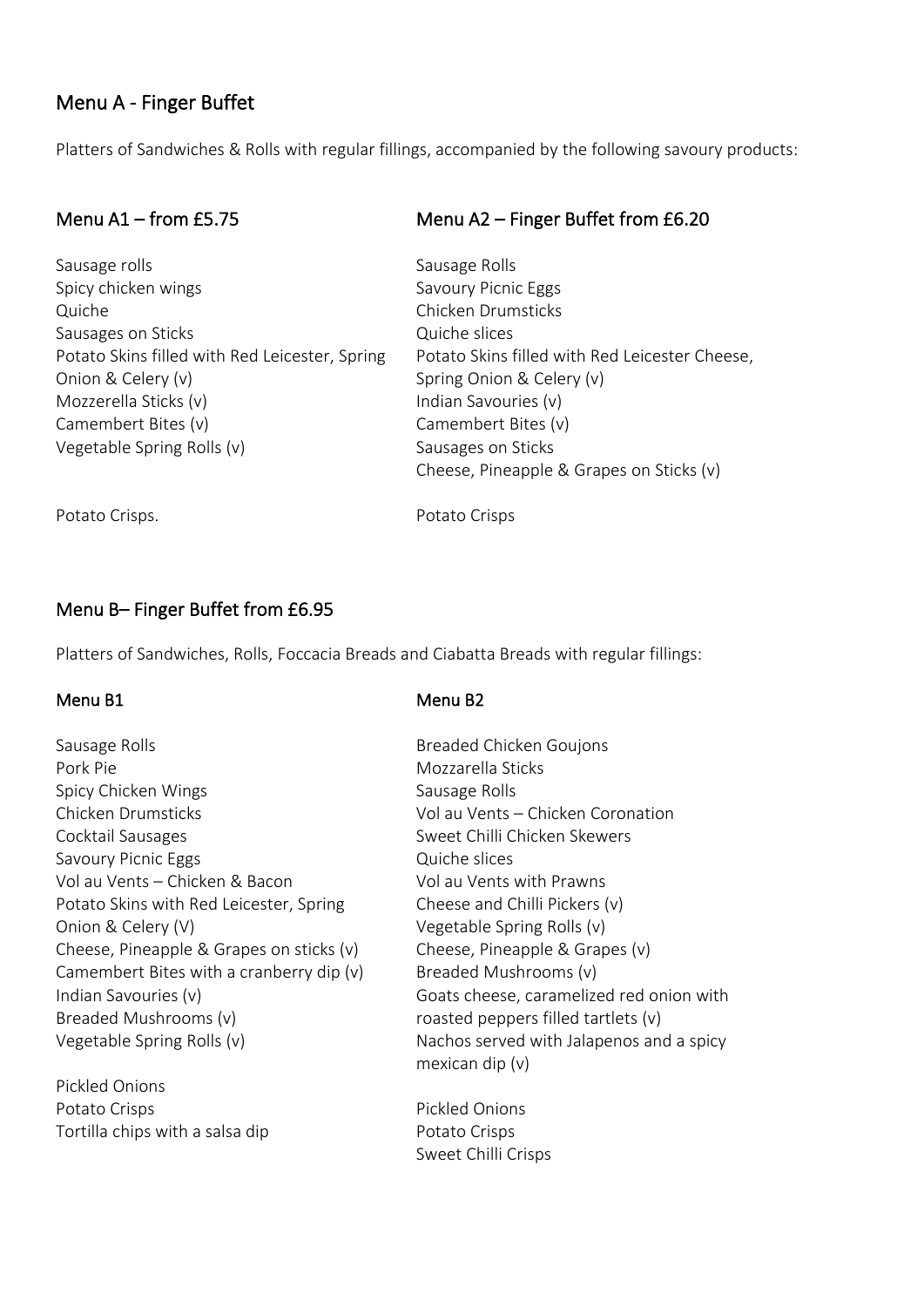# **Menu C - Finger Buffet from £8.20**

Platters of Sandwiches, Rolls, Focaccia Breads and Ciabatta Breads with regular and luxury fillings:

## Menu C1

Sausage Rolls Pork Pie Breaded Chicken Goujons Sausages with Mango Chutney Vol au Vents – Cranberry chicken Quiche slices Indian Savouries with a Yoghurt Dip (v) Potato Skins with Red Leicester Cheese, Celery and Spring Onion (v) Cheese and chilli pickers (v) Goat's cheese, caramelized red onion with roasted peppers filled tartlets (v) Tempura Prawns with a sweet chilli dip Breaded Scampi Bread Sticks with savoury dips

Selection of pickles and olive Potato Crisps Sweet Thai chilli Crisps Tortilla Chips with Tomato Salsa dip

# Menu C2

Chicken Goujons with Tomato Salsa Dip Chicken Skewers Spicy Chicken Wings Savoury Picnic Eggs Vol au Vents – Chicken Coronation Mozzarella Sticks (v) Feta, olive and cherry tomato skewers (v)

Vol au vents – Roasted Vegetables (v) Vegetable Sticks served with Dips (v) Japanese Breaded Prawns with Sweet Chilli Dip. Chilli Prawn Filos Smoked Salmon Tartlets Vol au Vents with Prawns

Nachos served with Jalapenos and a spicy mexican dip (v) Selection of Pickles and Olives Potato Crisps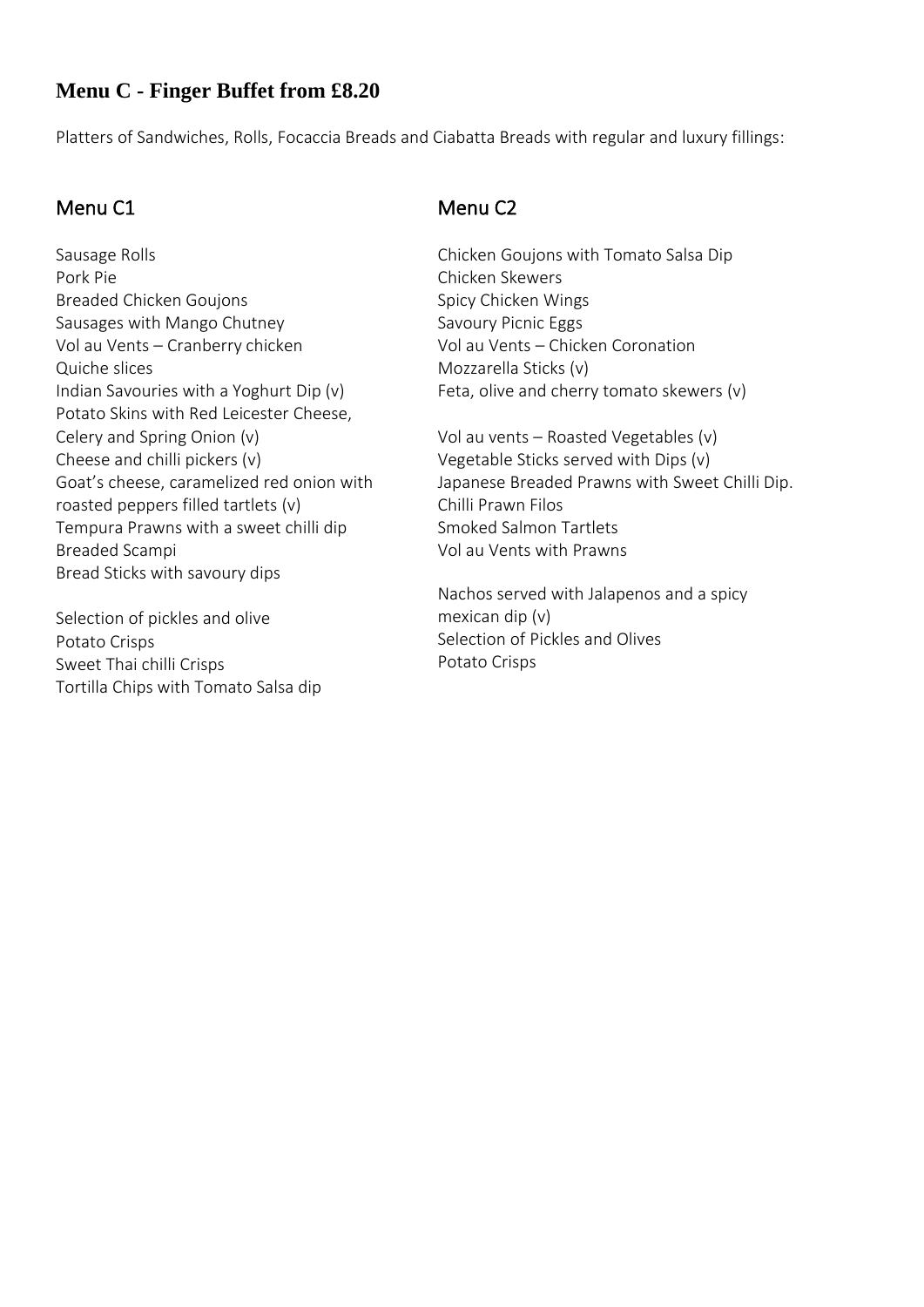# Menu D – 3 Course Luxury Finger Buffet - from £16.20

- Menu includes a selection of sandwiches, rolls and/or Continental Breads with Regular and Luxury Fillings.
- Served with Potato Crisps, Tortilla Chips with a Spicy Tomato Dip and a selection of Pickles and Olives

#### Main Menu Choices

Chicken Breast Goujons served with a Salsa Dip Hot & Spicy Chicken Wings Chicken Drumsticks Marinated chicken mini kebabs Sausage Rolls Traditional Pork Pie Savoury Picnic Eggs Pate Served on Savoury Biscuits Vol-au-Vents filled with Chicken &Smoked Bacon. Vol au Vents filled with Coronation Chicken Filled Potato Skins Red Leicester Cheese, Spring Onion, Celery & Mayonnaise Coronation Chicken Savoury Sticks Cheese, Pineapple & Grapes Salami, Cheese & Tomato

Breaded Mushroom with a Garlic Dip Falafels served with a tomato salsa (v) Chilli and Cheese Pickers (v) Vegetable Sticks served with dips Bread Sticks served with a Cheese & Chive Dip Indian Savouries – Onion Baajis, Pakoras, Vegetable Samosas served with a Yoghurt, Cucumber, & Mint Dip Nachos with jalapenos and a spicy Mexican dip

Tempura Prawns with a sweet chilli dip Plaice Goujons served with Tartar Sauce Vol-au-Vents filled with prawns Japanese Breaded Prawns with a sweet chilli dip Chilli Prawns in Filo Pastry Smoked Salmon tartlets

#### Cheeseboard

Cheese Board with a selection of English & Continental Cheese

#### Desserts

### Selection of desserts of your choice - see dessert menu

| No. of People  | Main Menu Choices | <b>Dessert Choices</b> | Cheeseboard |
|----------------|-------------------|------------------------|-------------|
| $30-40$        | 12 items          |                        | Included    |
| 41 - 60        | 15 items          |                        | included    |
| Over 60 people | 18 items          |                        | included    |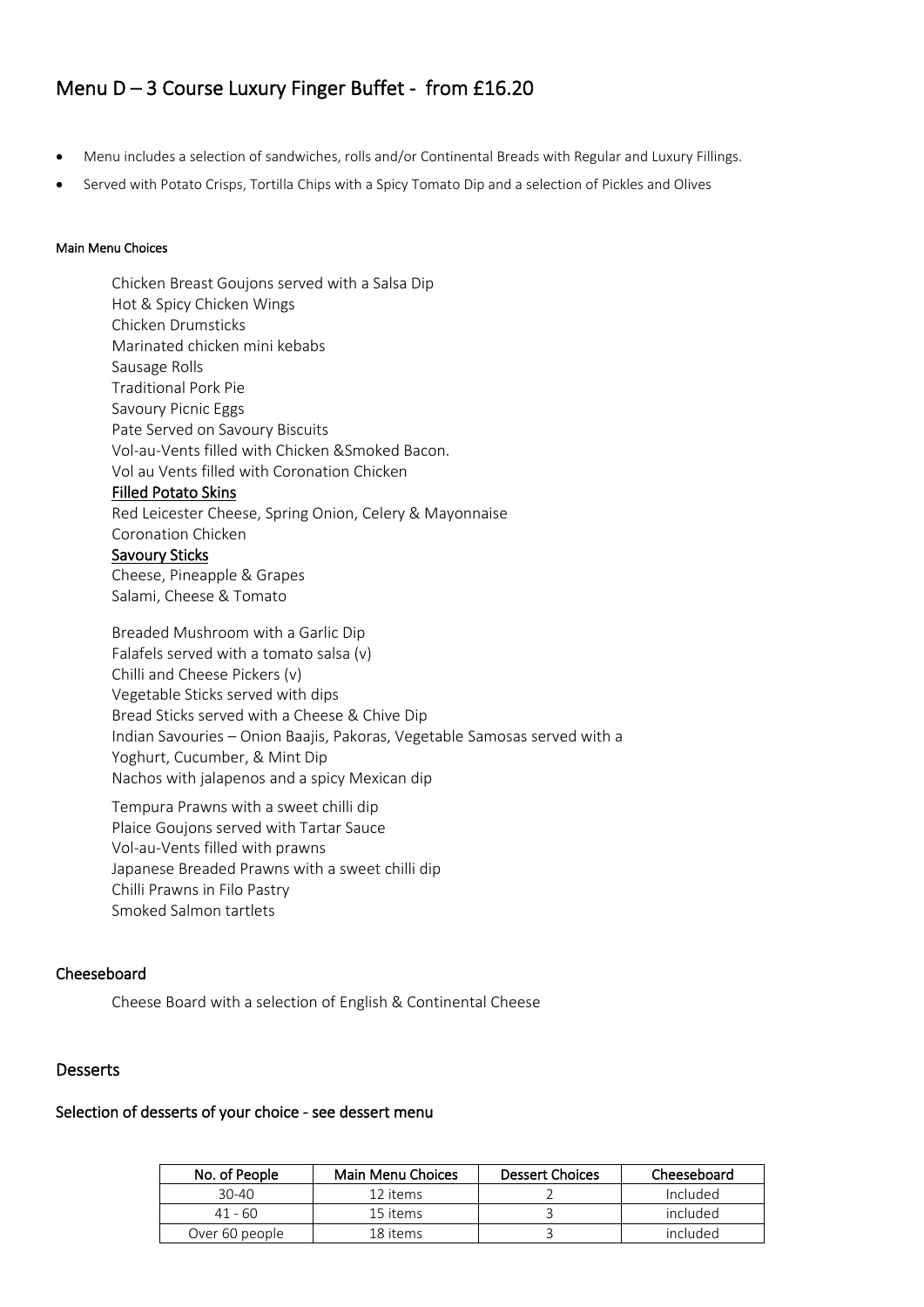# Canapes/ Nibbles

Rare beef wheels filled with cream cheese, watercress & horseradish Prosciutto wrapped melon balls Stilton & peach wrapped in Parma ham Jerk chicken & pineapple skewers Duck liver pate on mini crostini topped with real ale chutney Cumberland chipolata sausages roasted in honey & Dijon mustard Chorizo & chicken skewers Feta, olive & cherry tomato sticks (v) Savoury cheese tartlets topped with piped cream cheese and red onion marmalade (v) Melon, feta & mint (v) Red Leicester, spring onion & celery filled potato skins (v) Goat's cheese, caramelized red onion with roasted peppers filled tartlets (v) Tandoori chicken & mint yoghurt sauce mini wraps Tempura prawn skewers Chilli prawn filo's with tartar sauce dip Smoked salmon cream cheese tartlets or crostini Marinated King Tiger prawn mini skewers Chicken goujons & salsa dip Mini Indian savouries with cool mint yoghurt dip (v) Cured meats on seeded artisan breads Caramelized pear and blue cheese tartlets (v) Rustic breads topped with goats' cheese (v) Falafels served with a tomato salsa dip (v) Camembert Bites with a cranberry dip (v) Cheese and chilli pickers (v) Crisp Selection (v) Mixed Olives (v) Fresh Fruit mini skewers (v) Selection of mini cakes (v) Mini chocolate brownies (v) Mini cream and jam scones (v)

## Prices – based on the number of canapes per person:

| 5 canapes - £3.95   | 8 canapes - £5.85   | 11 canapes - £7.70 |
|---------------------|---------------------|--------------------|
| $6$ canapes - £4.55 | 9 canapes - £6.50   | 12 canapes - £8.30 |
| 7 canapes - £5.20   | 10 canapes- $£7.10$ |                    |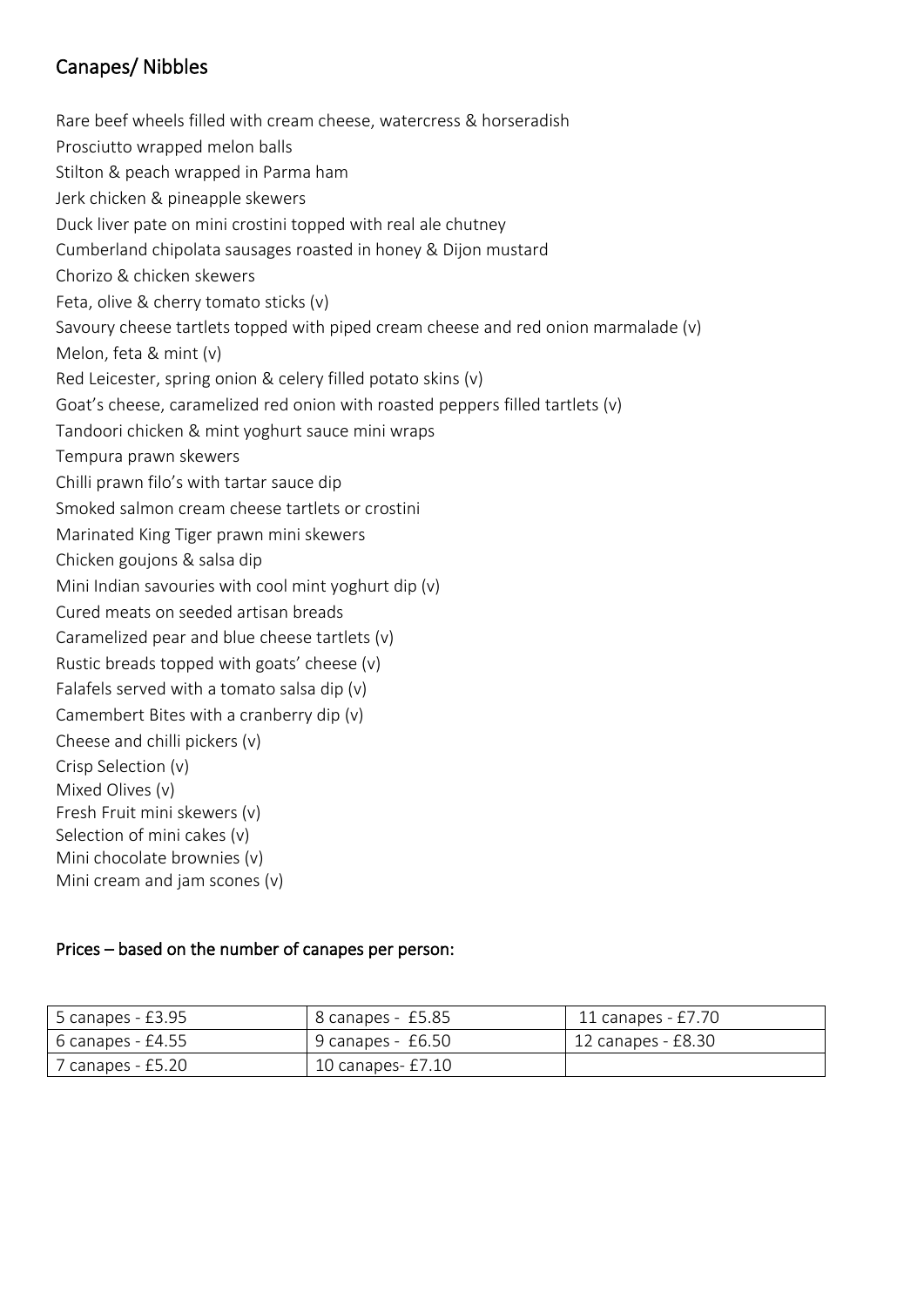## Knife & Fork Buffets

## Menu F1 – from £8.75

Freshly Carved Ham served with English Mustard Cheese Board with a selection of English and Continental Cheeses served with Grapes

Traditional Pork Pie Freshly Baked Sausage Rolls

Mixed Salad Coleslaw

Pickled Onions Ploughman's Pickle

White and Wholemeal French Stick served with butter. Savoury biscuit for Cheese

## Menu F2 – from £10.50

Cold Meat Platters: Ham served with English Mustard Turkey Breast served with Cranberry Sauce Leg of Pork served with Apple Sauce Topside of Beef served with Horseradish Sauce Selection of Continental Meats

Traditional Pork Pie Freshly Baked Sausage Rolls Scotch Eggs and Picnic Eggs Vegetarian Quiche

Cheese Board with a selection of English and Continental Cheeses Grapes Celery Sticks Cherry Tomatoes Olives

Salads – (see salad menu) Pickles – Onions, Beetroot, Gherkin, Ploughman's Pickle etc.

Selection of Breads – French Sticks (white and wholemeal), Ciabatta Bread, Foccacia Bread etc

Savoury Biscuits for Cheese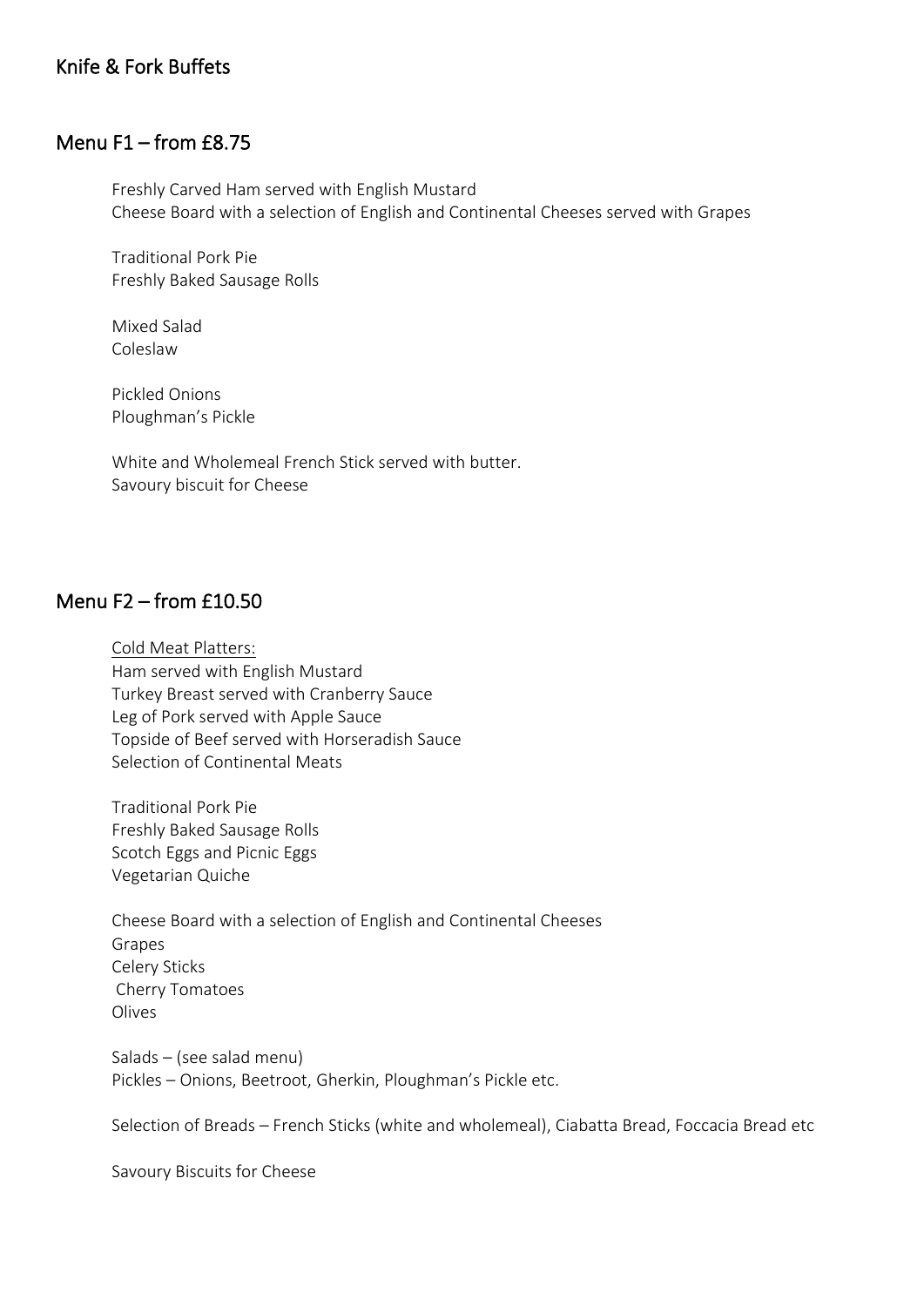# Menu F3 (two courses) – from £15.20

Cold Meat Platters: Ham served with English Mustard Turkey Breast served with Cranberry Sauce Leg of Pork served with Apple Sauce Silverside of Beef served with Horseradish Sauce Continental Meats

Sausage Rolls & Savoury Eggs Chicken Breast Goujons served with a tomato salsa dip Quiche Slices (v) Potato Skins with a selection of fillings Indian Savouries served with a yoghurt, cucumber and mint dressing Japanese Breaded Prawns Scampi served with tartar sauce Smoked Salmon Tartlets

Salads – Choice of salads (see salad menu) Pickles – Onions, Beetroot, Gherkin, Red Cabbage, etc. Selection of Breads – French Sticks (white and wholemeal), Ciabatta Bread etc Selection of Crisps and other savoury nibbles

Desserts - see dessert menu

# Menu F4 (2 courses) – from £17.95

Fresh Salmon – medallions of salmon served on a bed of mixed leaves Prawns served in a light mayonnaise dressing Plaice Goujons, Scampi served with tartar sauce Smoked Salmon Tartlets Tempura Prawns served with a sweet chilli dip Chilli Prawn Filos Japanese Breaded Prawns with a sweet chilli dip. Quiche Slices Chicken Goujons with a Tomato Salsa dip Chicken Satay Breaded Mushrooms with a garlic dip Falafels served with a tomato salsa Indian Savouries served with a yoghurt, cucumber and mint dressing Potato Skins with a selection of fillings Salads – Choice of salads (see salad menu)

Pickles – Onions, Beetroot, Gherkin, Red Cabbage, Olives etc. Selection of Breads – French Sticks (white and wholemeal), Ciabatta Bread etc Selection of Crisps and other savoury nibbles

Dessert – see dessert menu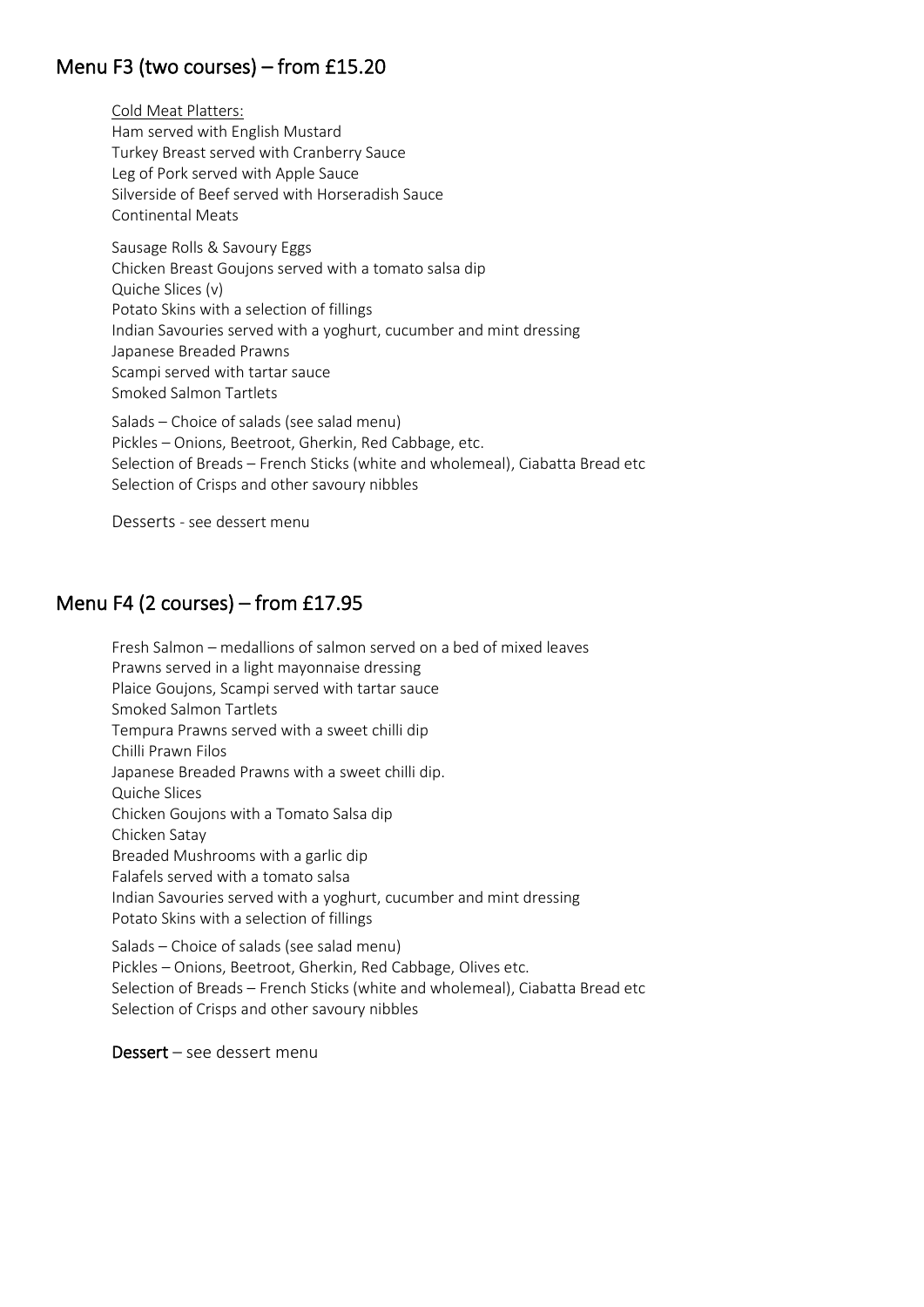## Menu G –Luxury Buffet (3 courses) – from £20.50

#### Main Course

Real' Traditional ham served with Mustard Leg of Pork served with Apple Sauce Topside of Beef served with Horseradish Sauce Roast Chicken or Turkey served with Cranberry Sauce Continental Meats

Sliced Tandoori Chicken –served with Yoghurt, Cucumber & Mint Dressing. Seasoned Chicken Drumsticks Chicken Breast Goujons served with a tomato salsa dip

Fresh Salmon – medallions of salmon served on a bed of mixed leaves with King Prawns Prawns served in a light mayonnaise dressing Plaice Goujons, Scampi & Lobster Tails served with tartar sauce Smoked Salmon Tartlets Vol-au-Vents filled with Prawns Japanese Breaded Prawns Tempura Prawns Chilli Prawn Filo Prawn Skewers

Quiche (v) Traditional Pork Pie Indian Savouries – Onion Baajis, Pakoras, Samosas etc. served with a Yoghurt, Cucumber, & Mint Sauce Selection of Savouries on Sticks - Chicken Satay, Cheese, Pineapple & Grapes, Cheese, Tomato & Salami, Ham & Melon etc. Breaded Mushrooms with a Garlic Dip Potato Skins with a selection of fillings Vegetable Sticks & Bread Sticks served with a selection of dips

#### **Salads**

Salads – Selection of Freshly Prepared Salads – see salad menu Selection of Breads – French Sticks (white and wholemeal), Ciabatta Bread, Focaccia Bread etc Pickles – Pickled Onions, Beetroot, Ploughman's Pickle, Olives etc

#### Desserts – see dessert menu

#### Cheese & Biscuits

Cheese Board with a selection of English & Continental Cheeses, accompanied by Celery Sticks, Cherry Tomatoes & Grapes

| No. of People  | Main Menu Choices | Salad Choices | <b>Dessert Choices</b> | Cheese & biscuits |
|----------------|-------------------|---------------|------------------------|-------------------|
| $20 - 40$      | 18 items          | Select 4      |                        | Included          |
| Over 40 people | all of menu       | Select 6      |                        | included          |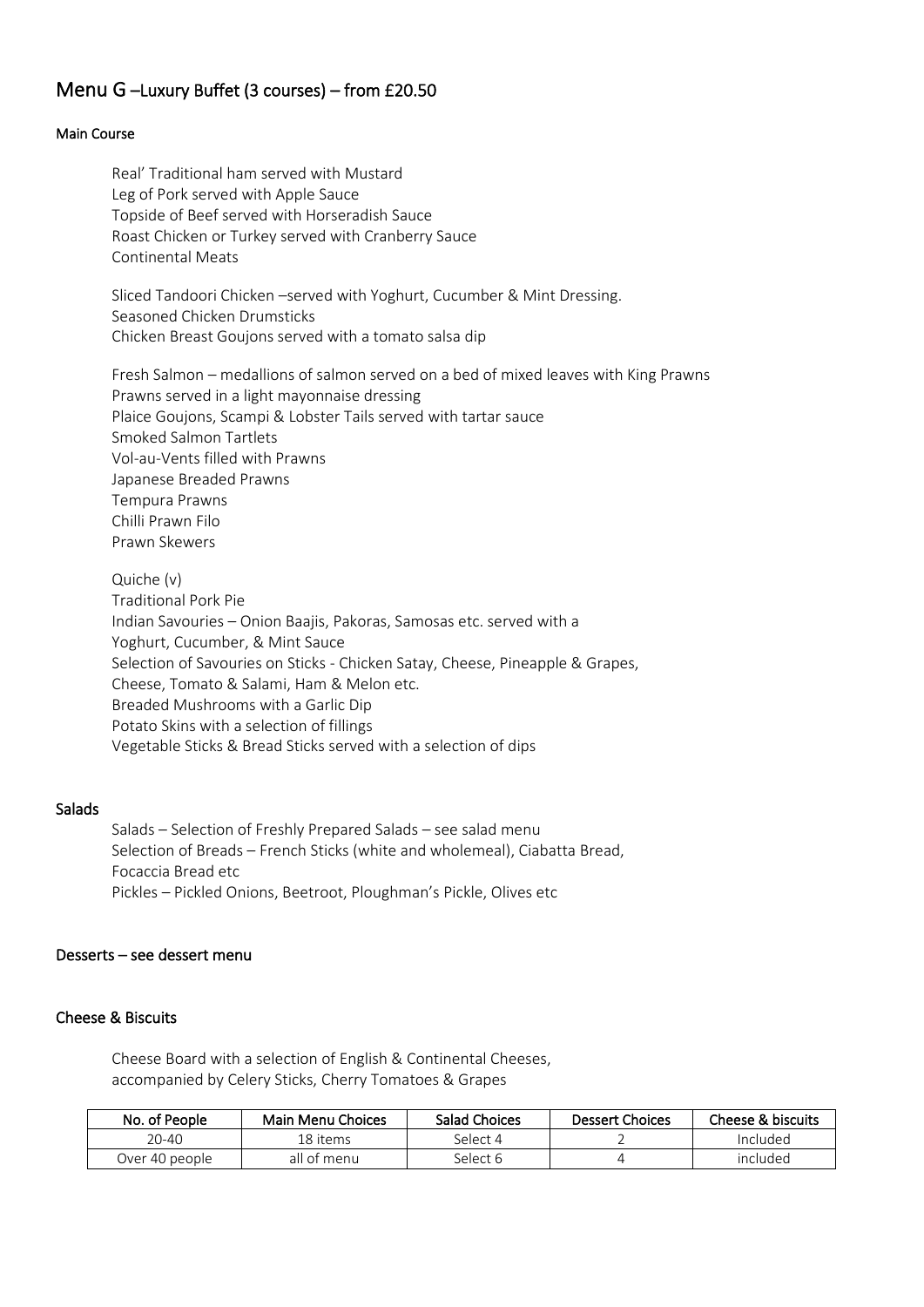# Hot Food Menus

All our hot food is freshly prepared at our production unit by experience staff using only the freshest quality products. A heated serving unit will be supplied for the food to be displayed and served from. Staff can be hired to serve the food and clear away etc at a cost of £17.00 per waitress per hour. Not only will they take care of the serving of the food but they will help to ensure that the event runs smoothly. The food will remain hot for several hours but to enjoy the food at its best we recommend that the food is served as soon as possible after it has been delivered.

- A selection of desserts are available please refer to desserts menu at end of brochure.
- Minimum order for hot food is 30 people
- All starters will be accompanied by a selection of rustic breads served with butter and/ or olive oil/ balsamic dip.
- PLEASE CALL FOR A QUOTATION

# Sample Starter Menus

Garlic mushrooms in stilton sauce Goat's cheese and caramelized onion tart Baked aubergine with tomato and mozzarella topping Chicken liver pate and real ale chutney Spicy Parsnip Soup. Summer roast vine tomato with basil soup Asparagus wrapped in ham with mature cheddar sauce Avocado pear with prawns in Rose Marie sauce Stuffed Peppers with goats' cheese & olives Smoked Salmon and king Tiger Prawns served with a watercress, horseradish and yogurt dressing on a bed of mixed leaves. Field mushroom with parsley and rosemary croute soup Smoked mackerel pate & artisan breads Thai fish cakes & breaded tiger prawns with sweet chilli dip Roast butternut squash, sage and parmesan soup Crab, avocado & rocket salad Marinated Chicken skewers served with pitta bread & herb salad Seafood cocktail – shrimp tails, crab & tiger prawns Feta & halloumi cheese in thyme & lemon baste & rocket salad Broccoli & stilton soup We also offer sharing platter starters – continental cold meats and cheese served with rustic breads with a

selection of dips, olives and stuffed mini bell peppers.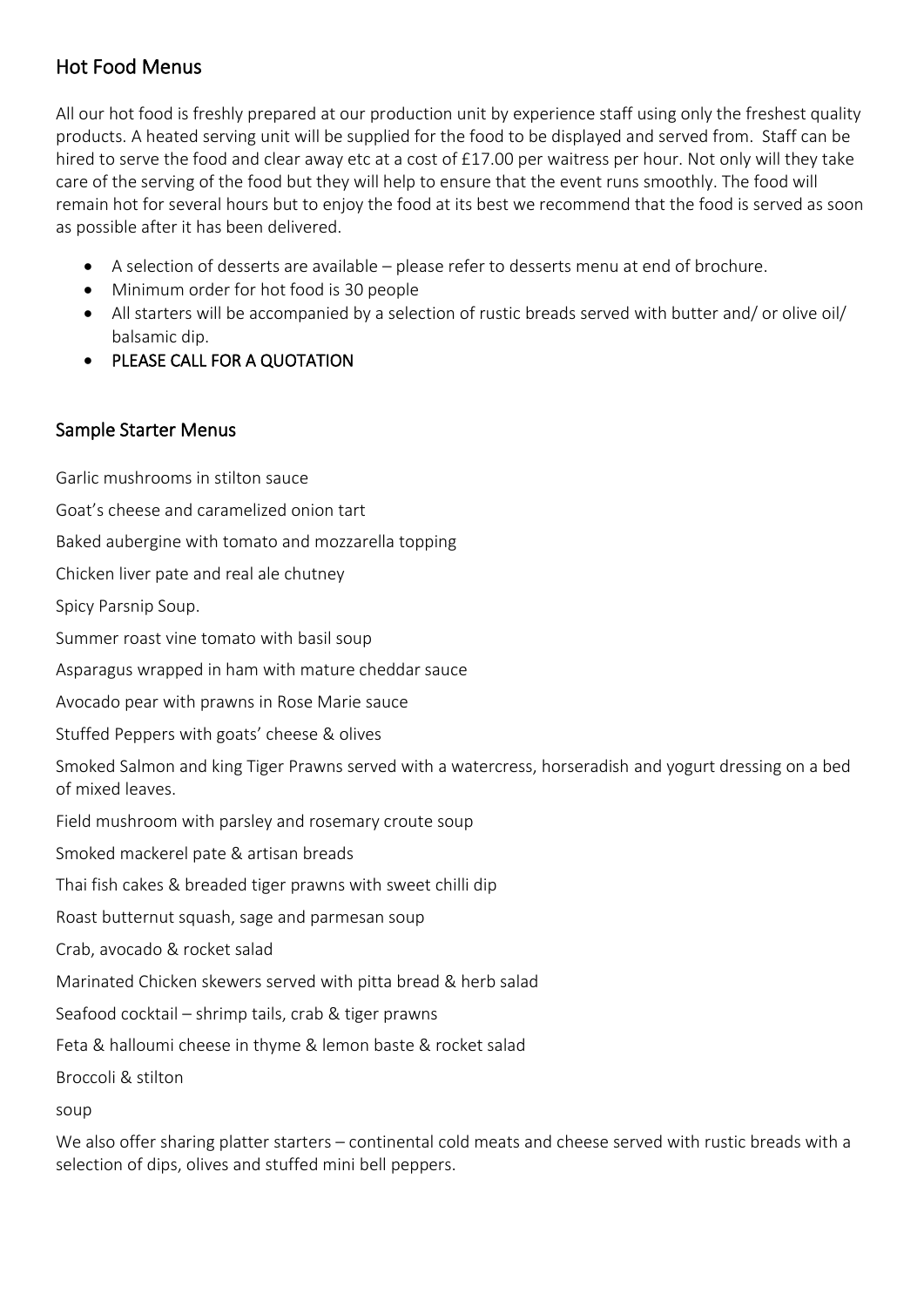## Sample Main Course Menus

Roast loin of pork with a rich prune & Armagnac jus Chicken breast stuffed with goats' cheese & chorizo and wrapped in prosciutto Butterflied Leg of Shropshire Lamb glazed with Dijon mustard, garlic & rosemary Peppered pork in a creamy mushroom & whiskey sauce Lamb tagine with apricots & Moroccan spices Slow roasted lamb shanks in port and redcurrant sauce Chicken breast in tomato, chorizo & black olives Fillet of salmon baked with a creamy horseradish & watercress sauce Luxury fish pie

### TRADITIONAL ROASTS SERVED WITH ALL THE TRIMMINGS:

| Roast Chicken       | Silverside/topside of beef |
|---------------------|----------------------------|
| Turkey Breast Crown | Luxury sirloin of beef     |
| Whole Hog Roast     | Leg of lamb                |
| Leg of pork         | Gammon                     |

## Sample Vegetarians Options:

Spinach, ricotta & mushroom lasagne Ratatouille & goats cheese tart Saffron risotto of wild mushroom & baby spinach with parmesan shavings

## Side Dishes

| New potatoes           | Creamed potatoes with leak & stilton cheese |
|------------------------|---------------------------------------------|
| Dauphinoise Potatoes   | Roasted carrots & parsnips with rosemary    |
| Creamed potatoes       | Oven baked courgette, tomatoes & thyme      |
| Sweet potato mash      | Mediterranean roasted vegetables            |
| Rosemary potato rostis | Roasted root vegetables                     |
| Honey roasted parsnips | Rocket salad with a balsamic dressing       |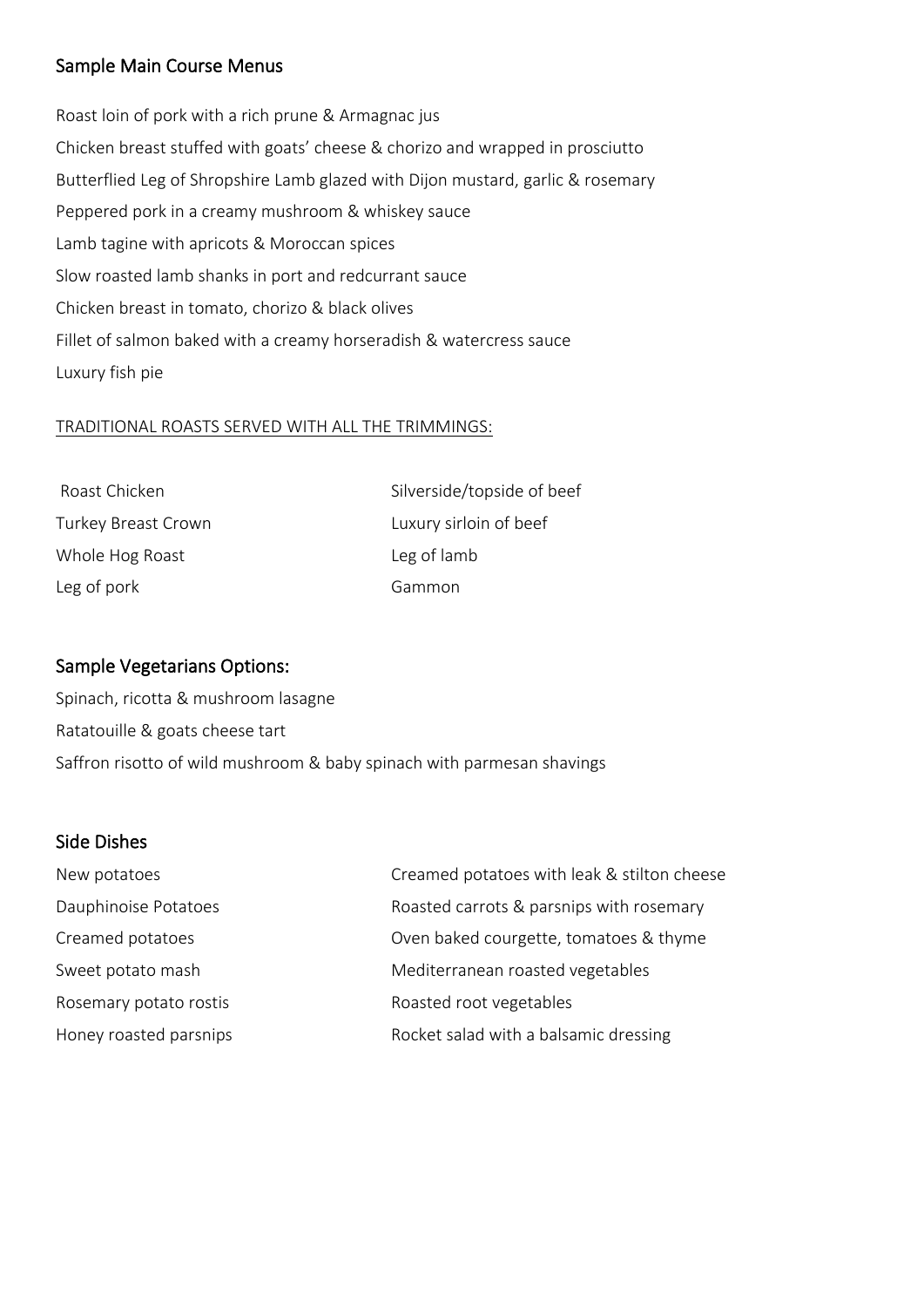## Barbecues & Hog Roasts

We offer a full range of BBQ and Hog Roast menus including our popular TRIO of meats – please request a copy of our Hog Roast/ BBQ menus or ask for a quote.

# Big Pot Menus

Chicken stuffed with Bacon & Mushroom Served in a rich tomato sauce.

Beef Lasagne – made with prime beef steak. Layered bake with pasta, bolognaise sauce and rich cheese sauce.

Chilli con Carne made with beef steak, medium spiced with fresh chillies and spices.

Chicken or Lamb Balti Curry (medium strength). Accompanied by Nan Bread and a selection of relishes and pickles.

Chicken & Peppers (mild) – Pieces of chicken breast served with red and green peppers in creamy tomato & paprika Sauce

Spanish chicken with chorizo and olives and served with rice or potatoes

Chinese Chicken Stir fry served with Rice

Tagine of Lamb – Moroccan style dish with diced leg of lamb served in an aromatic mildly spiced sauce with apricots. Served with Mediterranean Cous Cous

Balsamic Chicken - Boneless chicken casseroled in red wine red wine and balsamic sauce with a root vegetable topping.

Sicilian Marsala Chicken infused with citrus and Italian masala wine.

Sweet & Sour Chicken or Pork - succulent pork or chicken stir fried with onions, peppers and pineapple in a sweet and sour sauce.

Traditional Beef Hot Pot – prime cuts of beef served with vegetables in a rich gravy, topped with sliced potatoes.

Fisherman's Pie - Fresh cod and prawns baked with mushrooms in a cheese sauce and topped with creamed potatoes

Peppered Pork – fillet of pork served in a cream sauce with mushrooms and Irish whiskey.

Bangers& Mash served with fried onions & peas or with baked beans (variety of premium sausages available and made by a local butcher)

Variety of Homemade pies served with mash, peas and gravy \*\*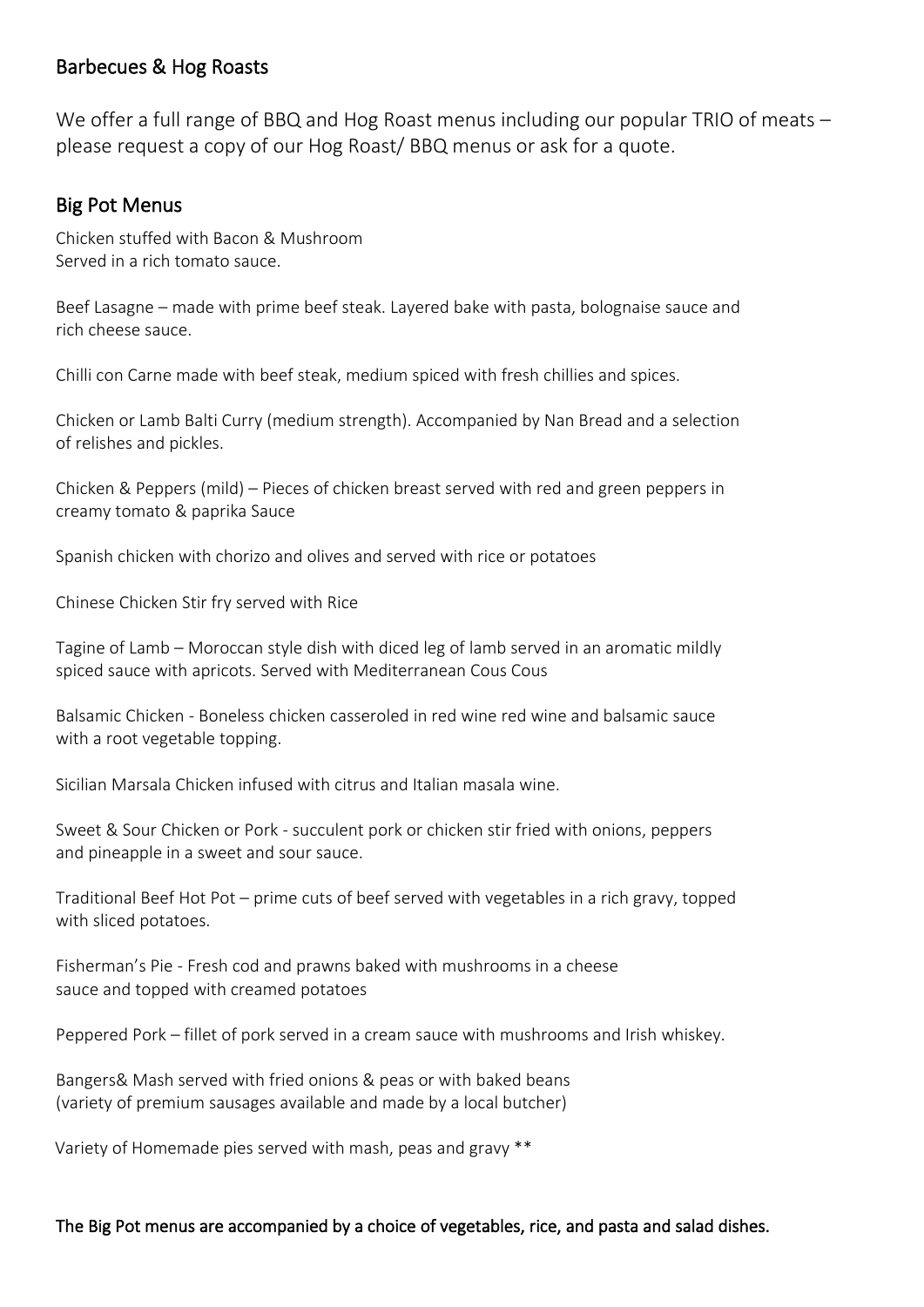## Salad Menu

We offer am extensive range of freshly prepared salad dishes and any of these dishes can be changed to suit your requirements.

Mixed Salad – lettuce, tomatoes, cucumber, onions, celery, peppers etc. Herb Salad – various types of lettuce and watercress with a selection of herbs. Coleslaw – white cabbage, carrot, spring onion, peppers, mayonnaise Cheese Coleslaw – coleslaw as above with the addition of grated cheese Florida Salad – white cabbage, orange, pineapple, red apple, sultanas, French dressing Celery & Apple – celery, apple, sultanas, dressing Tomato Salsa – tomatoes, red onion, chillies, lime juice, coriander Cous Cous with pomegranate and fresh herbs and a hint of citrus Roasted Vegetable Cous Cous Bean Salad – selection of beans spring onions, tomatoes, dressing Black Bean Salad with sweetcorn, peppers & jalapenos Greek Salad with Feta Cheese & Olives Tzatsiki – Greek yoghurt, cucumber, garlic, mint. Baby Potato Salad – new potatoes, chives, mayonnaise Bombay potato – new potatoes, sultanas, curry mayonnaise Minted Potatoes – new potatoes with chives & mint Chinese Noodle Salad, selection of vegetables with noodles in a hoi sin sauce dressing Garlic Mushroom Salad – Mushrooms, garlic mayonnaise Rice Salad – Rice, peppers, orange, sweetcorn, peas, dressing Curried Rice Salad – Rice, carrot, peppers, sultanas, curry dressing Spicy Chicken Pasta Salad – pasta, chicken, peppers, curry dressing Ham & Tomato Pasta – pasta, ham, Tomatoes, Sweetcorn, tomato dressing Chicken & Pasta Salad – Pasta, chicken, apple, celery, asparagus, lemon juice, turmeric, dressing Bacon & Pasta Salad – same as Chicken pasta salad but substituting the chicken with smoked bacon Spicy Sausage & Tomato Salad – spicy pork sausage, tomato, onion, sweetcorn, peppers, chilli, Tuna & Pasta Salad – pasta, tuna, sweetcorn, mayonnaise Prawn & Salmon Pasta Salad – extra £1.00 per portion Vegetarian Pasta Salad –pasta, carrot, peppers, tomato, mixed beans and sweetcorn Tuna Nicoise Salad with green beans, tomatoes and anchovies Sweet Potato Salad with red onion and chives in honey vinaigrette Tabbouleh – bulgur wheat salad with sweet tomatoes, red onions, parsley, mint in a citrus dressing Thai Carrot & Radish Salad with a sweet chilli dressing Courgette, Mint and Feta Salad Rice Salad with asparagus, mint, mozzarella and peppers